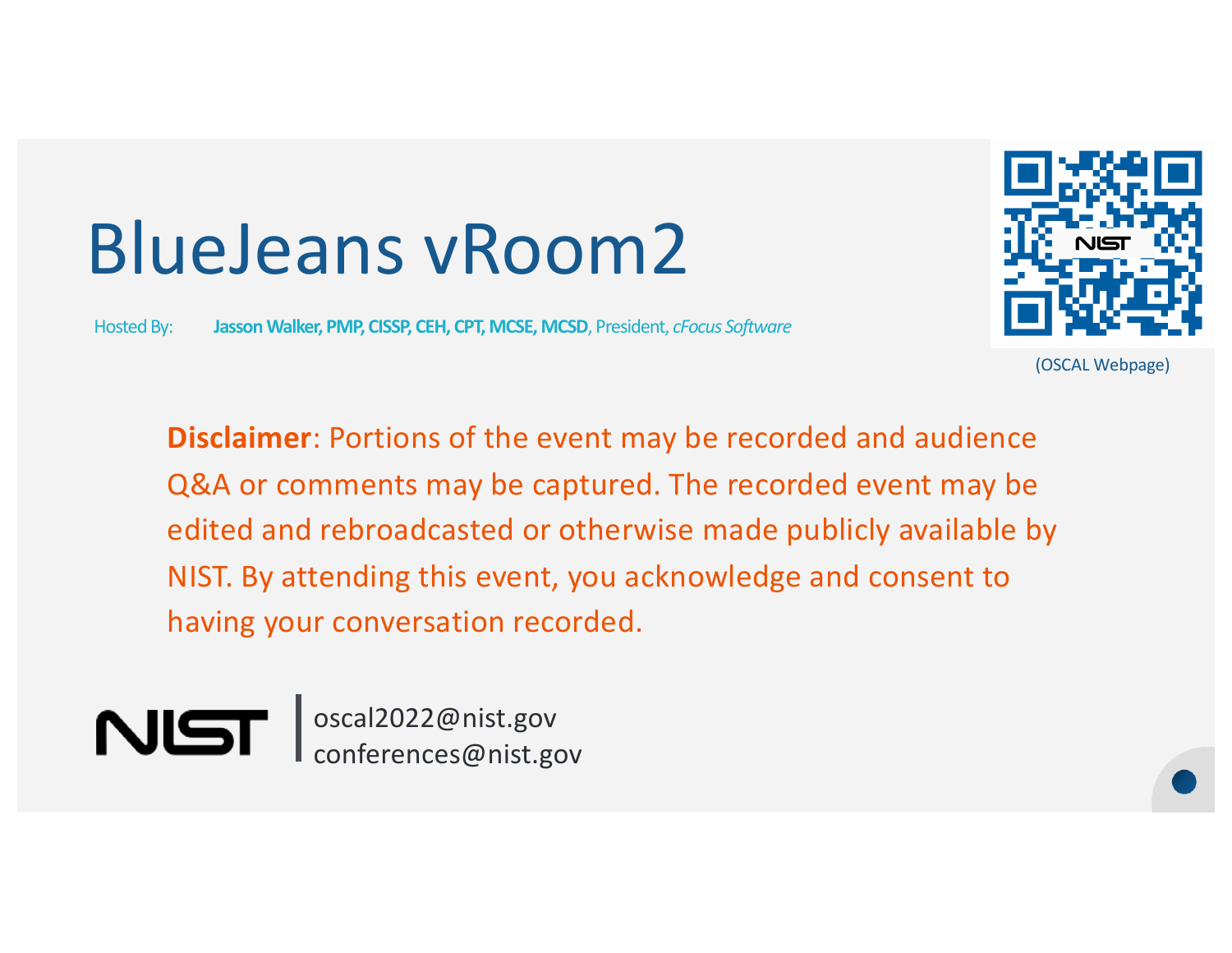



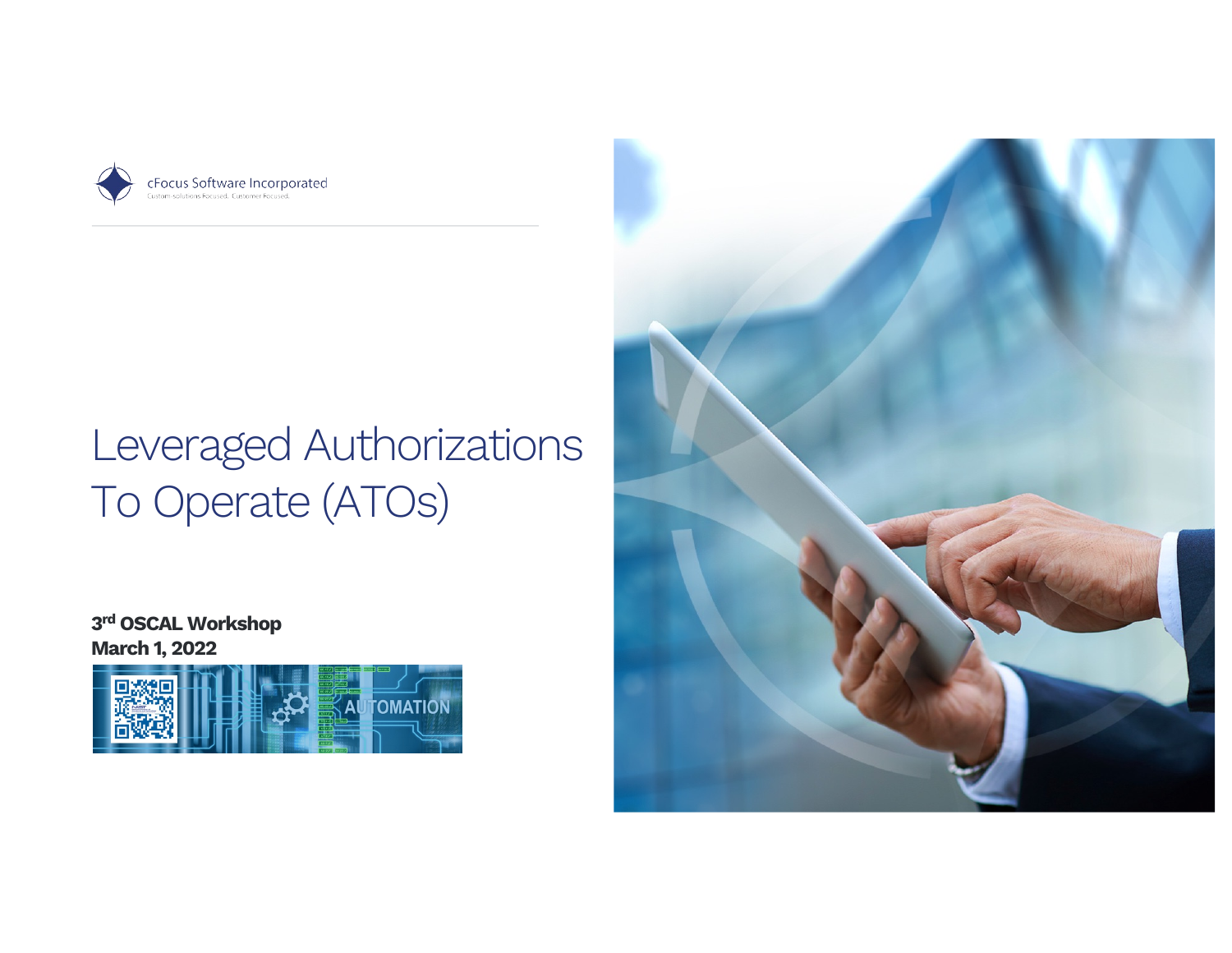

Welcome! Here's the Agenda:

- Introduction
- What is a Leveraged Authorization?
- Benefits of OSCAL Leveraged Authorizations
- Leveraged Authorizations Demo with ATO as a Service™
- Q&A

**3rd OSCAL Workshop March 1, 2022** AUTOMATION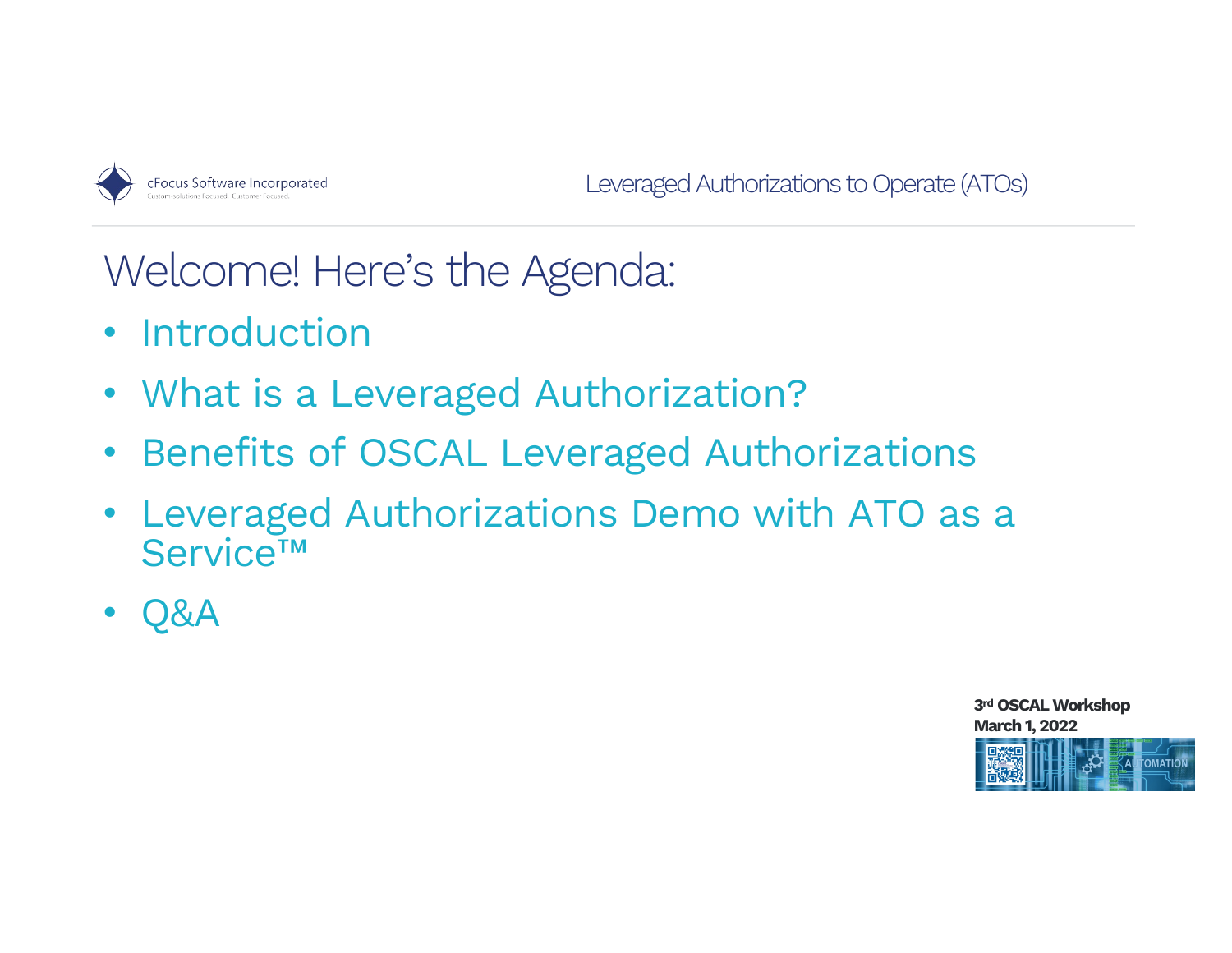

# Introduction

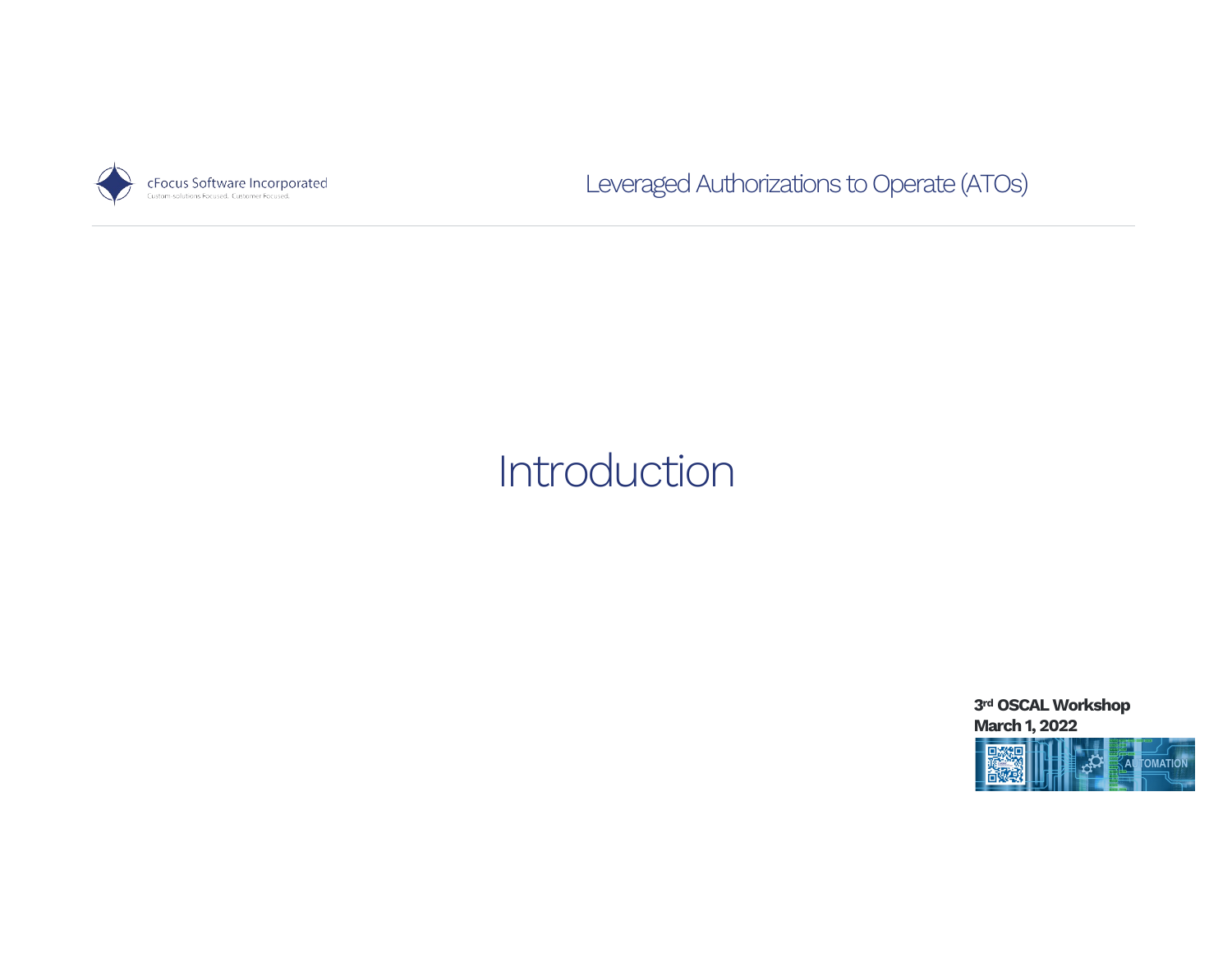

# Allow me to re-introduce myself, my name is…

- Jasson Walker, Jr. CISSP, CPT, CEH, PMP, MCSE
	- Ø President & CEO of cFocus Software Incorporated
	- Ø 15+ years of experience with FISMA/RMF/FedRAMP compliance
- cFocus Software Incorporated
	- Established 2006 with 15+ years of federal IA & cybersecurity experience
	- Ø Providing security compliance for multiple federal agencies (Army, EPA, etc.)
	- [https://cfocussoftware.com](https://cfocussoftware.com/)

**3rd OSCAL Workshop March 1, 2022 COMATIO**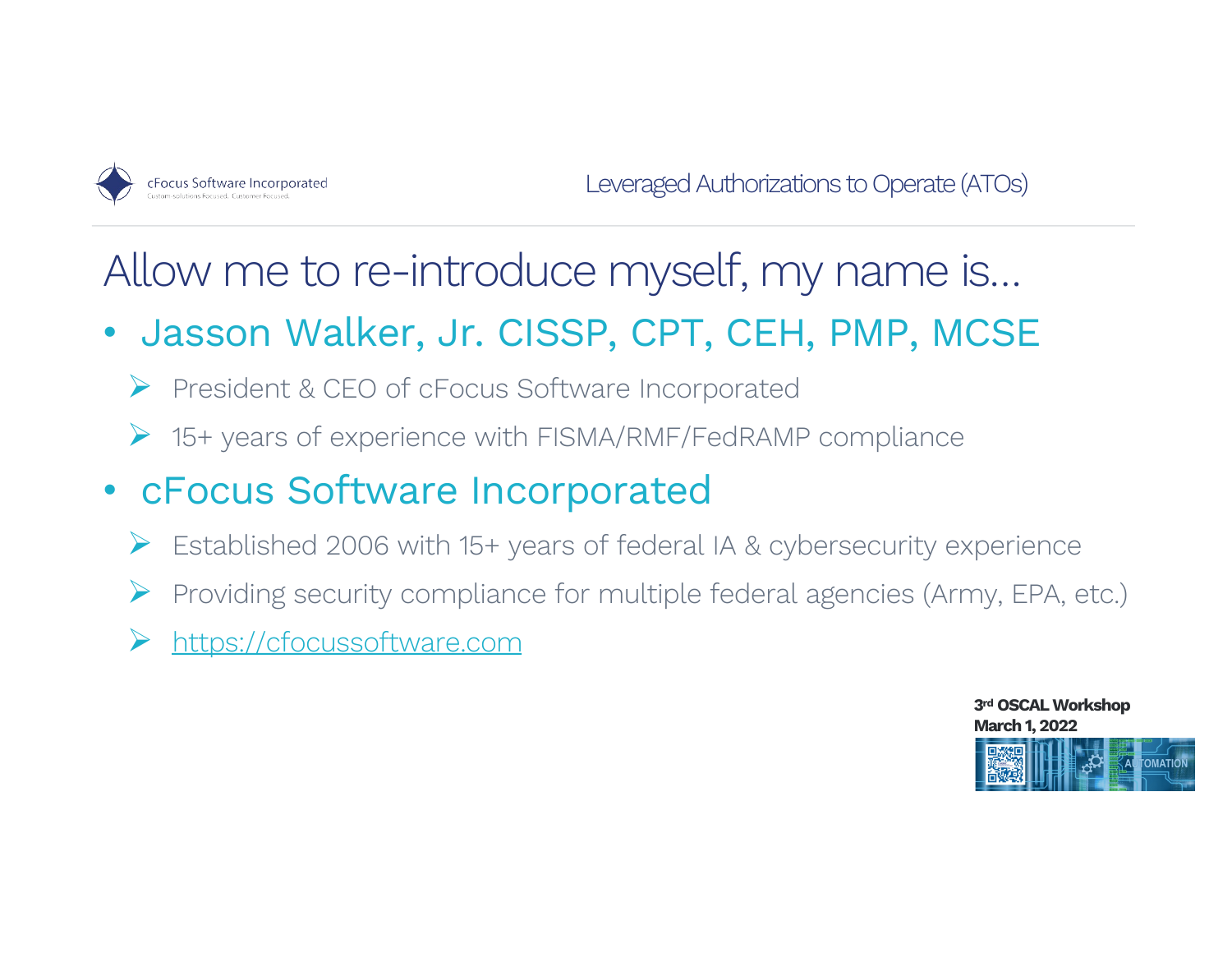

# Introducing ATO as a Service™

- ATO as a Service™ automates FISMA/RMF/FedRAMP compliance and reporting with OSCAL
	- Ø Full implementation of OSCAL v1.0.0 leveraged authorizations
	- Ø Auto-generates 100% OSCAL v1.0.0 compliant SSPs, POA&Ms, SAPs & SARs
	- Exports authorization package documents to Word/Excel format



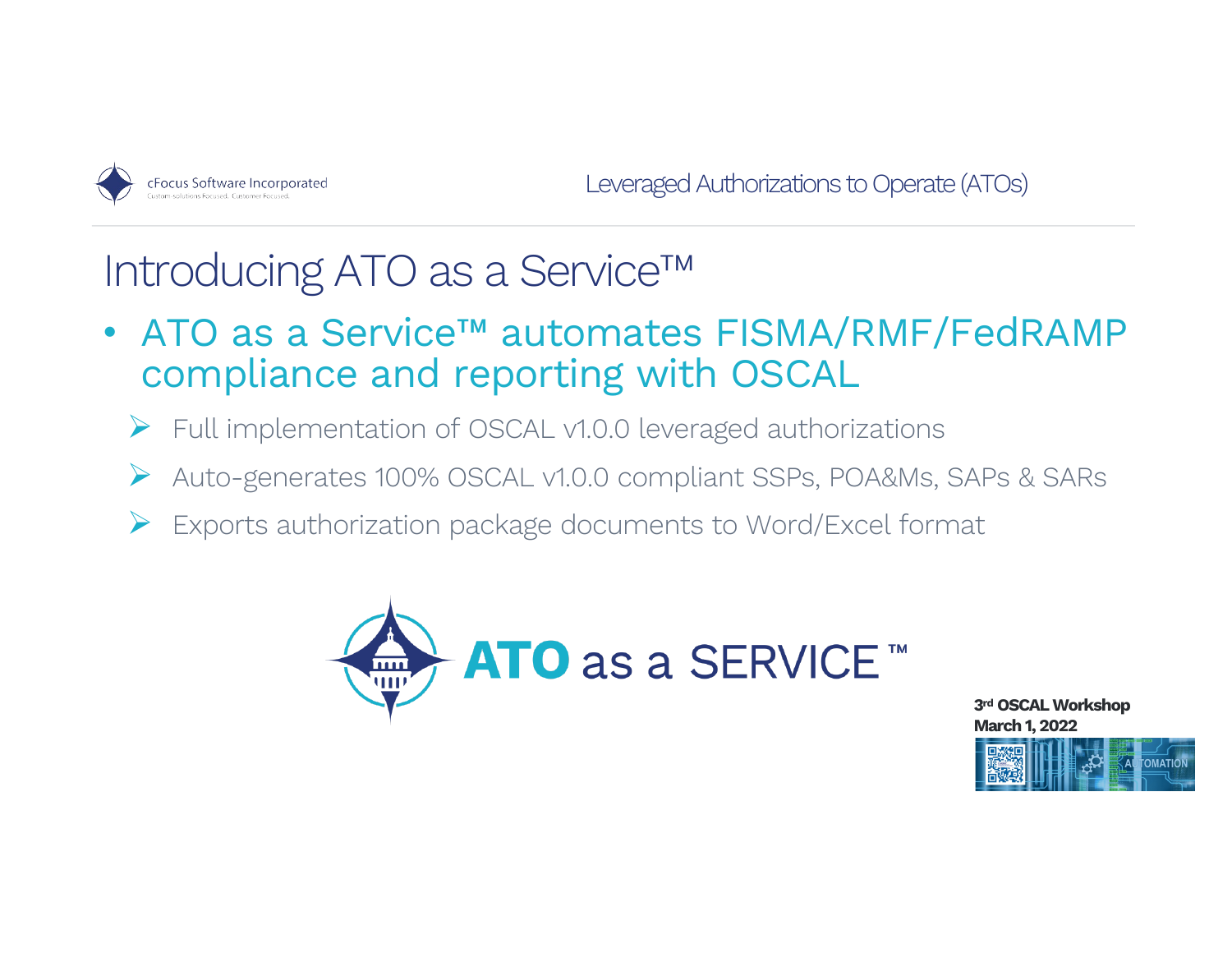

# What is a Leveraged Authorization?

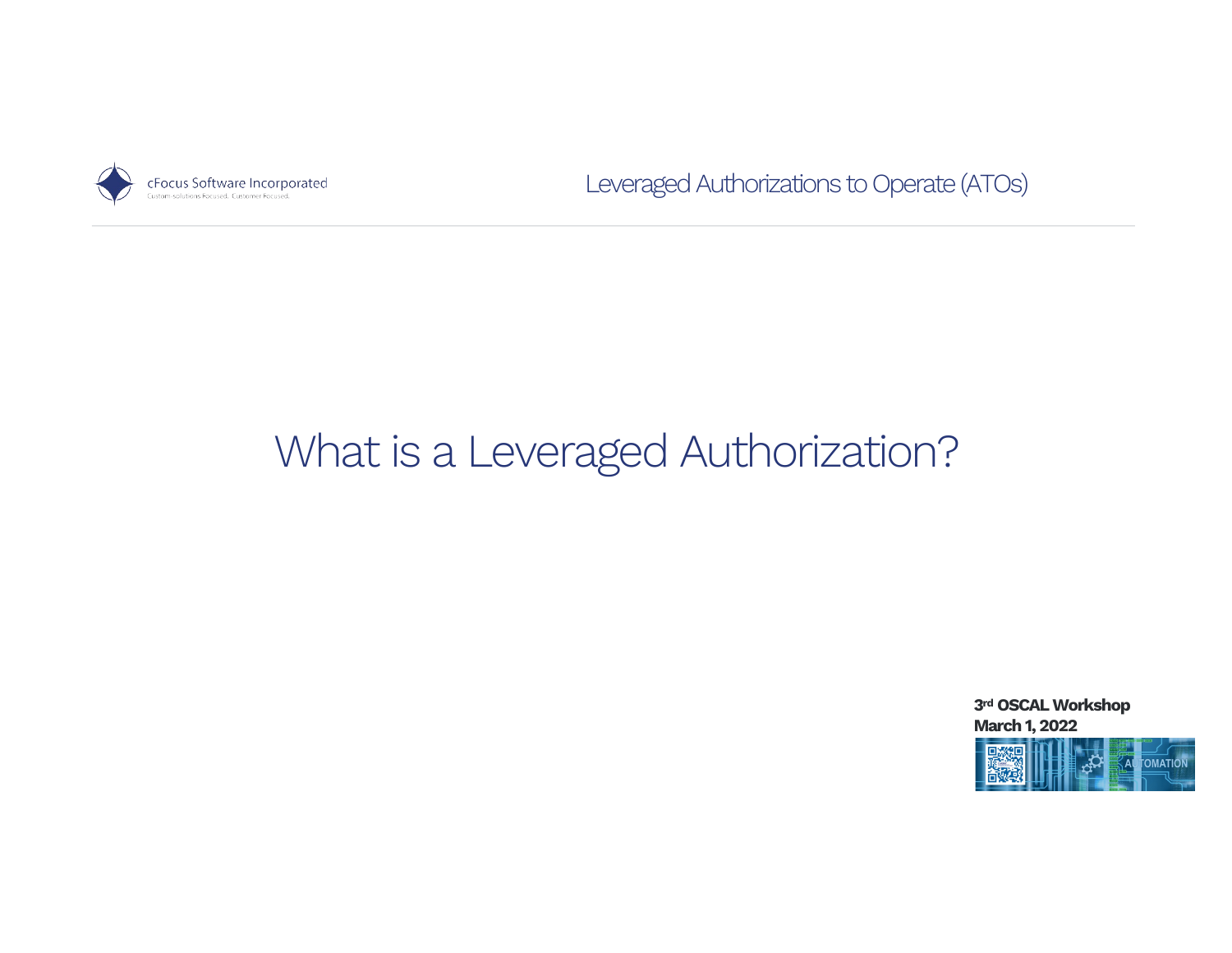

What is a Leveraged Authorization?

- A leveraged authorization is a system from which security control compliance can be inherited
	- Ø AKA Common Control Provider
- A leveraging system inherits security control compliance from a leveraged authorization

**3rd OSCAL Workshop March 1, 2022**

**TOMATION**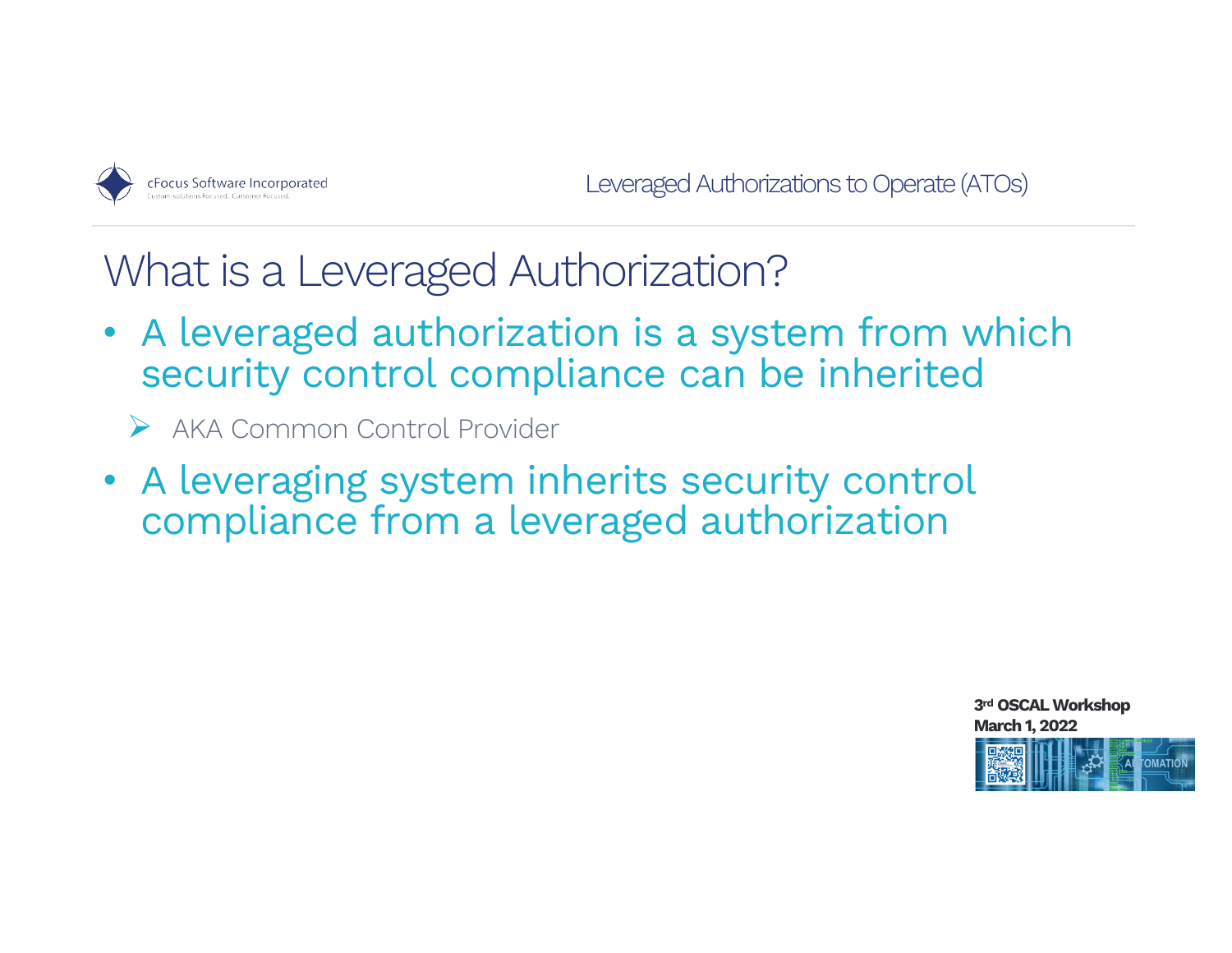

# What is a Leveraged Authorization?

• For example…

Ø Amazon Web Services IaaS leveraged authorization for a SaaS



**3rd OSCAL Workshop March 1, 2022**  $\sqrt[2]{\mathsf{A}}$ **TOMATION**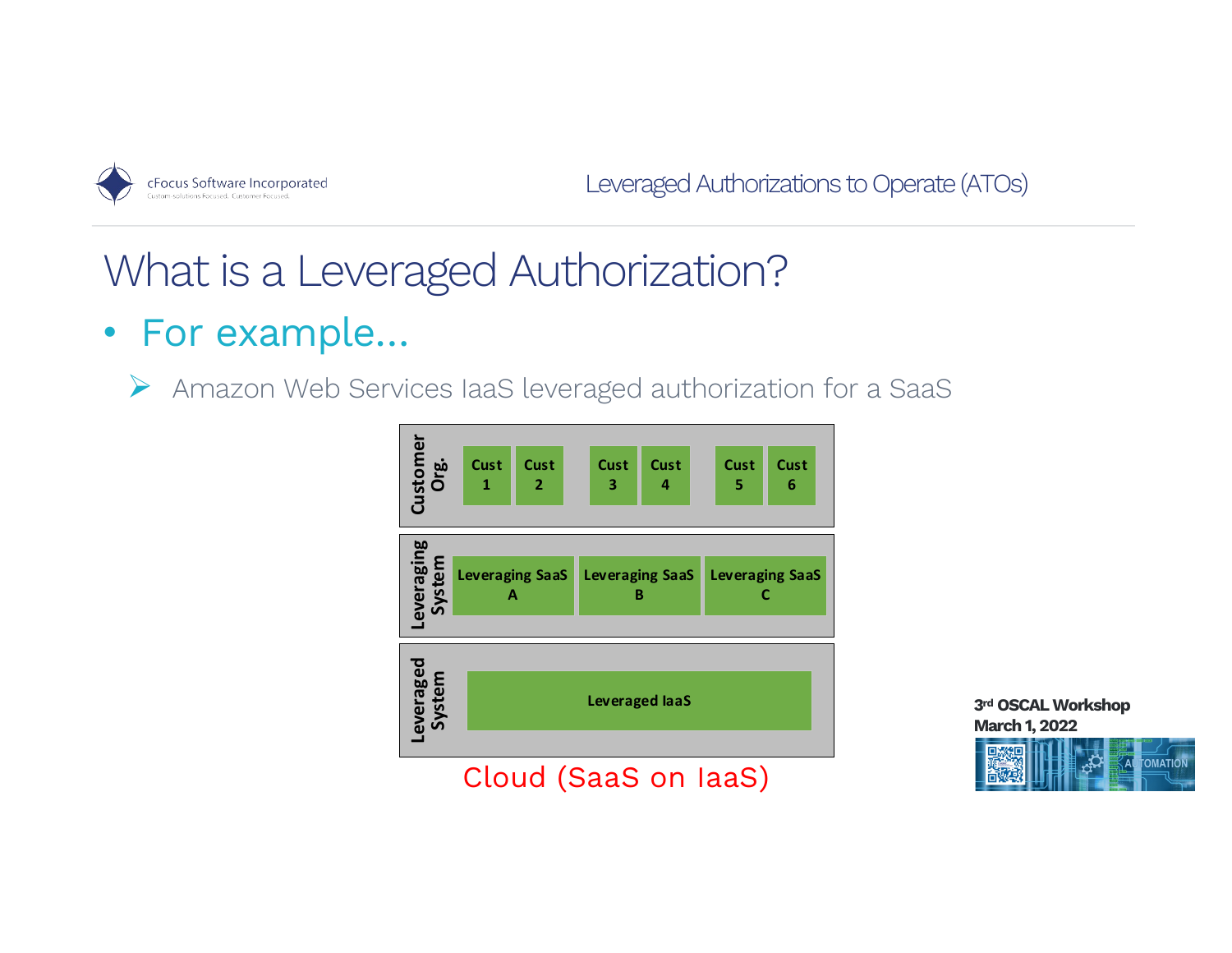

# What is a Leveraged Authorization?

### • For example…

 $\triangleright$  General Support System leveraged authorization for a system application



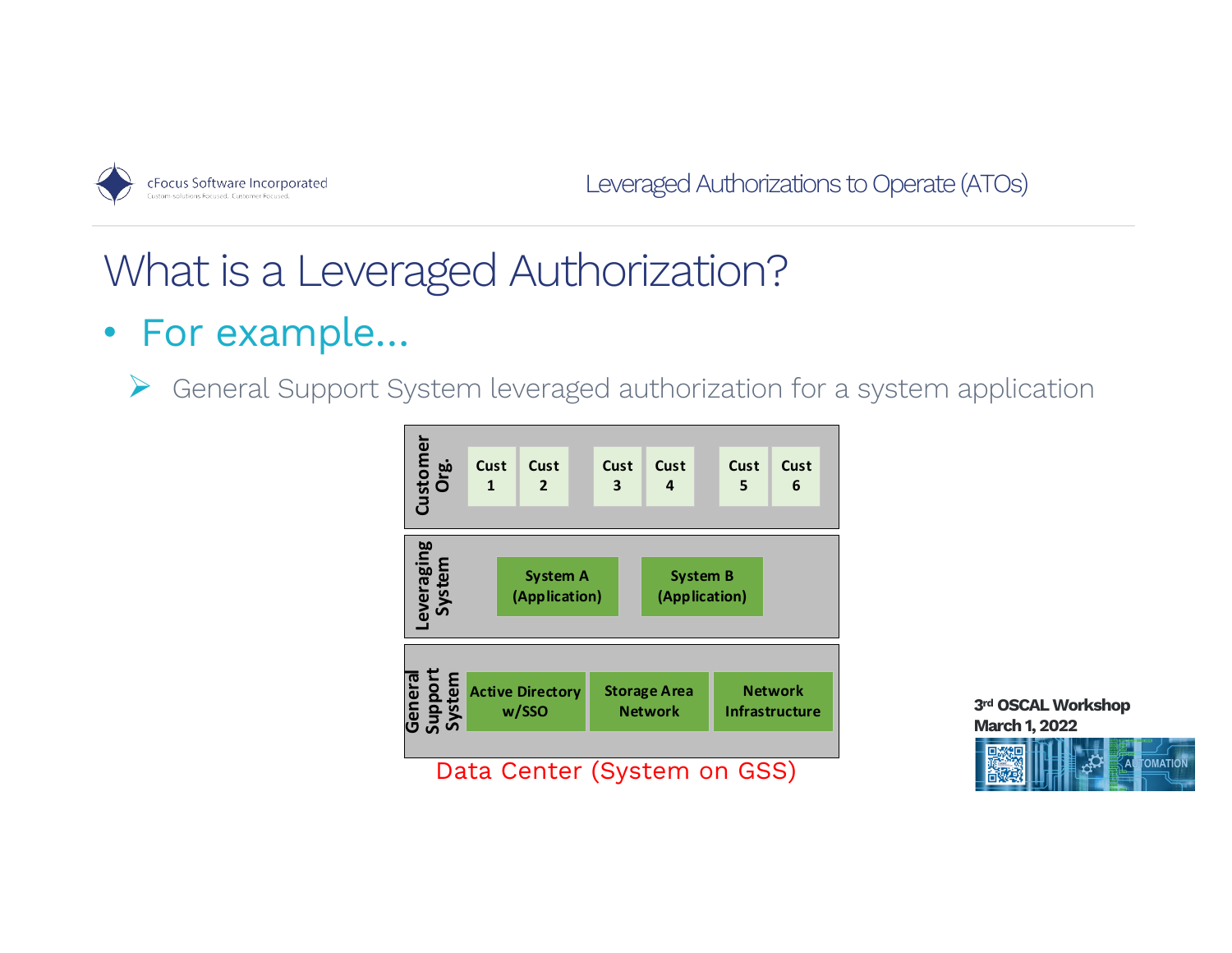

### What is a Leveraged Authorization?

• Leveraged authorization & leveraging system linked thru OSCAL (provided>inherited)

Ø Step 1: Update Leveraged Authorization SSP with provided object

 $\langle p\rangle$ Overall description of what is exportable to leveraging systems for AC-2, part a. $\langle p\rangle$ </description>

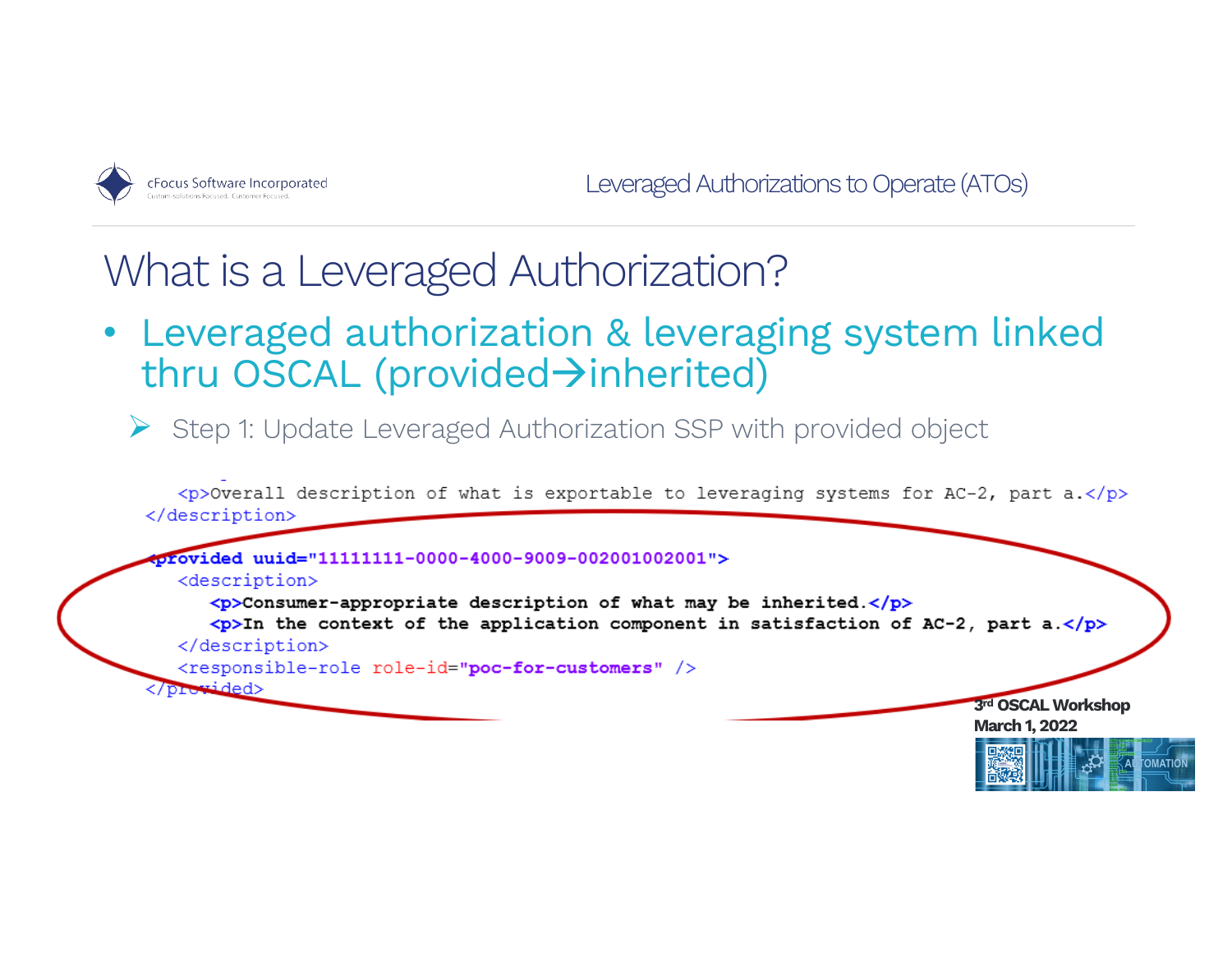

### What is a Leveraged Authorization?

- In order to create an OSCAL leveraged authorization, you must:
	- $\triangleright$  Step 2: Update Leveraging System with component object that represents leveraged-authorization

```
<component uuid="22222222-0000-4000-9001-000000000002" component-type="leveraged-system">
   <title><b>LEVERAGED SYSTEM (IaaS)</b></title>
   <description>
      \langle p \rangleBrief description of the leveraged system.\langle p \rangle</description>
   <prop name="implementation-point">external</prop>
   <prop name="leveraged-authorization-uuid">22222222-0000-4000-9000-80000000001</prop>
                                                \bigcirc11111111-0000-4000-9001-0000000000001<\ranglerop>
   <prop name="inherited-uuid"
   <status state="operational"/>
                                                                                      3rd OSCAL Workshop
</component>
                                                                                      March 1, 2022
```
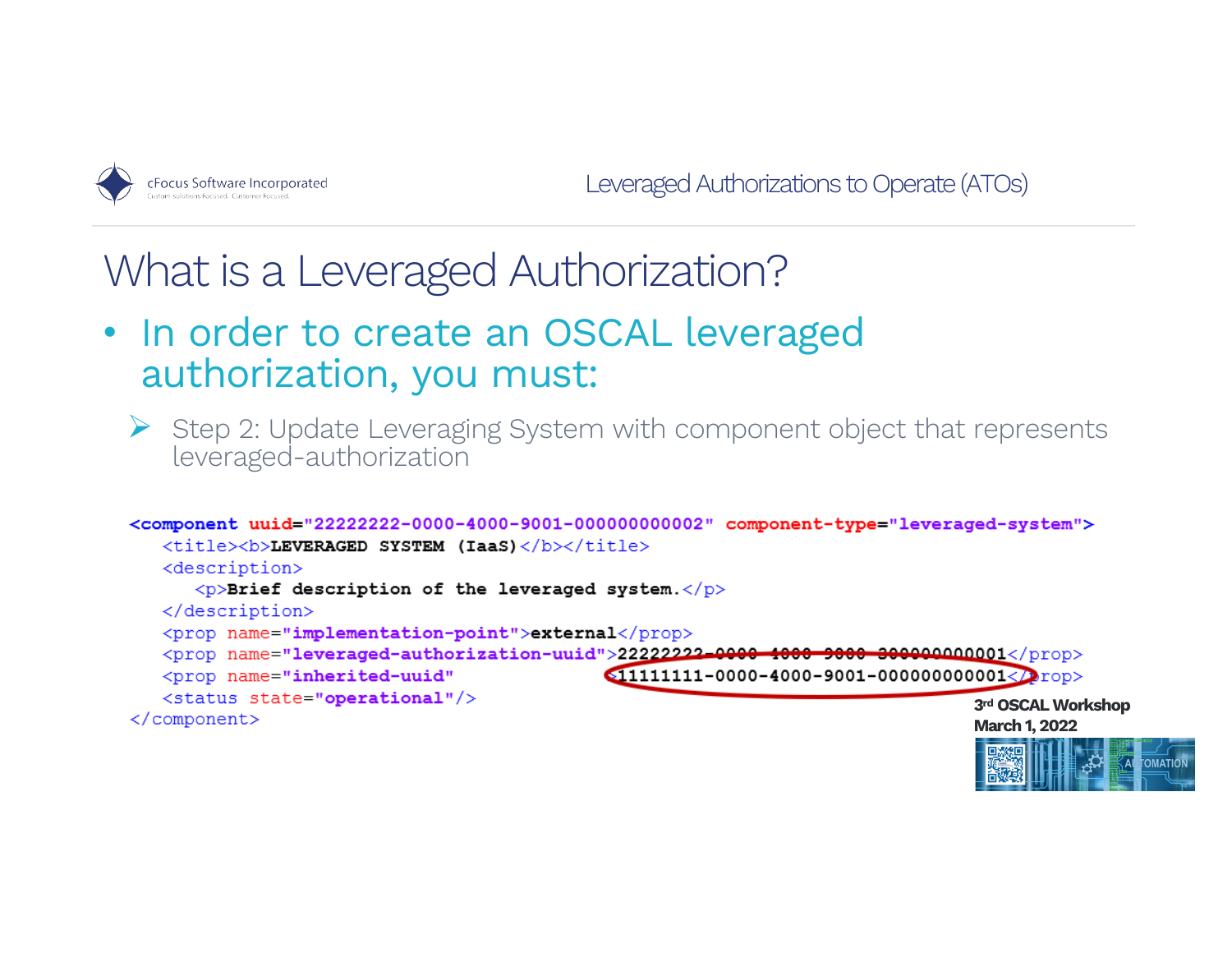

### What is a Leveraged Authorization?

• In order to create an OSCAL leveraged authorization, you must:

 $\triangleright$  Step 3: Update Leveraging System with leveraged-authorization object

#### <system-implementation>

```
<leveraged-authorization uuid="22222222-0000-4000-9000-3000000000001">
   <title>CSP TaaS [Leveraged System]</title>
   <link href="./oscal csp-example ssp.xml" rel="OSCAL-SSP-XML" />
   \langleparty-uuid>22222222-0000-4000-9000-100000000002</party-uuid>
   <date-authorized>2018-01-01</date-authorized>
</leveraged-authorization>
```
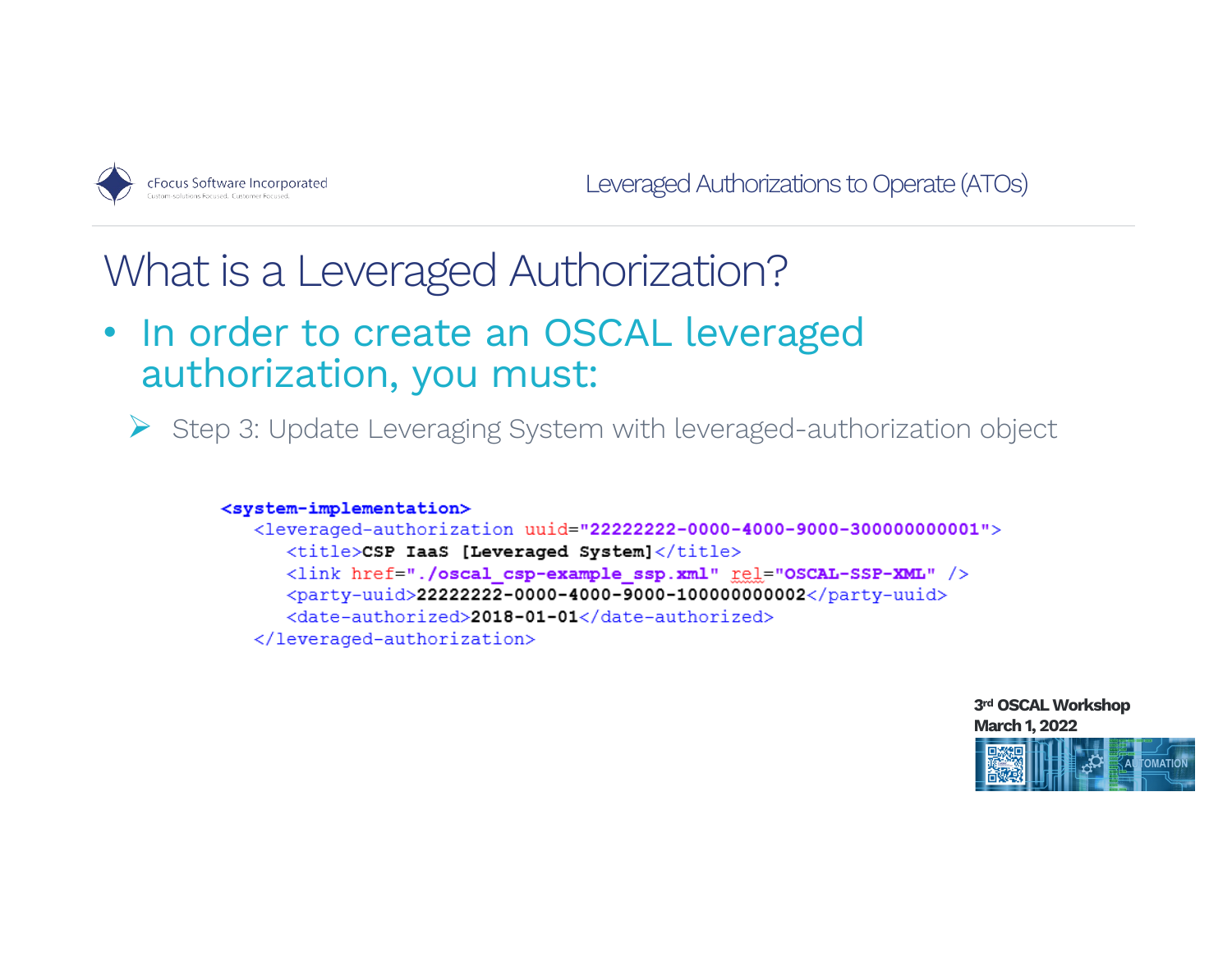

## What is a Leveraged Authorization?

• In order to create an OSCAL leveraged authorization, you must:

 $\triangleright$  Step 4: Update Leveraging System with inherited object



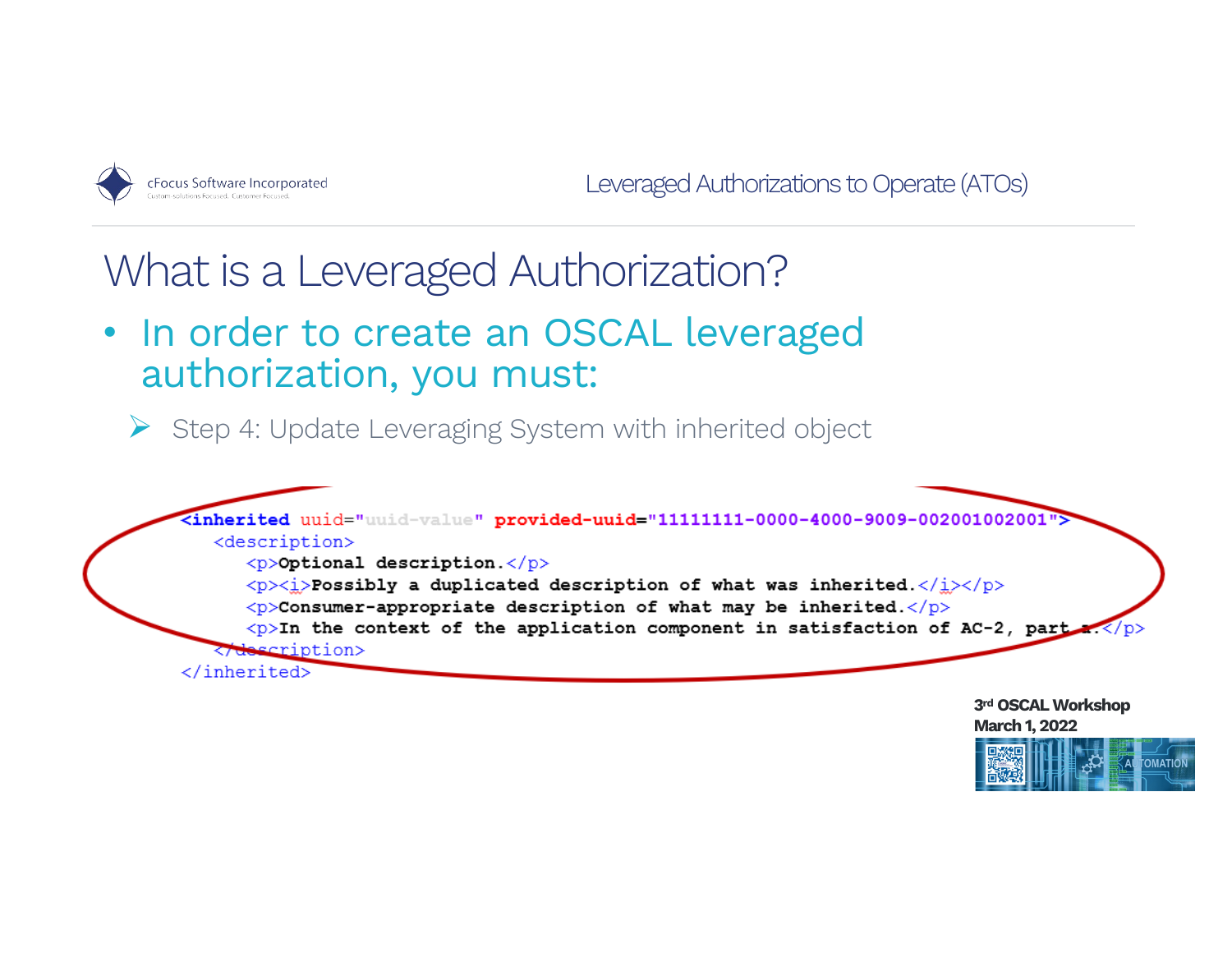

What is a Leveraged Authorization?

- We can also create a leveraged authorization customer responsibility that must be satisfied by the leveraging system
	- $\triangleright$  responsibility (leveraged authorization)  $\rightarrow$  satisfied (leveraging system) object pairs

**3rd OSCAL Workshop March 1, 2022 ITOMATION**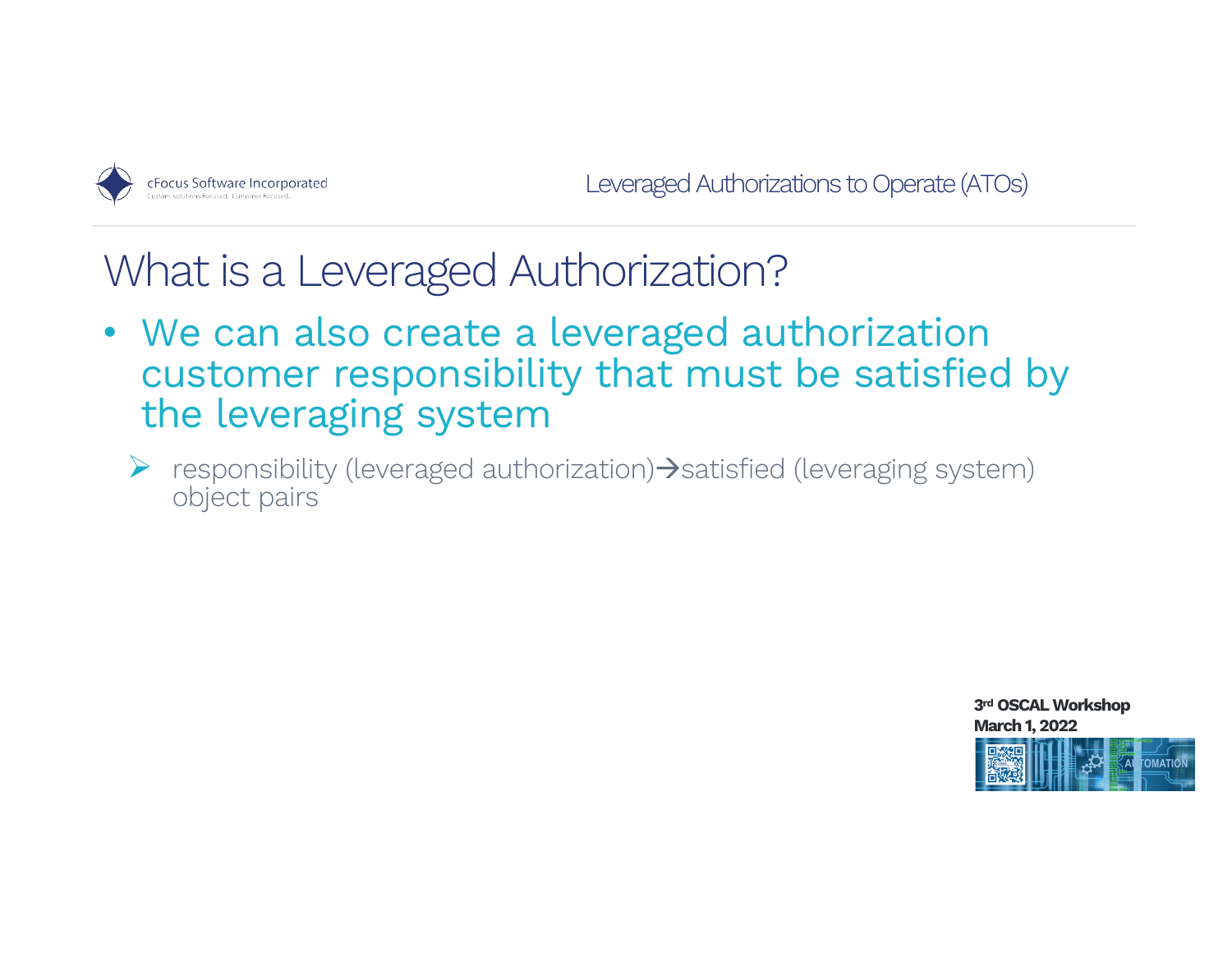

## What is a Leveraged Authorization?

- provided $\rightarrow$ inherited and responsibility $\rightarrow$ satisfied object pairs are linked by UUIDs
	- $\triangleright$  UUIDs for these objects enable traceability from the leveraging system back to the leveraged authorization components, provided object, responsibility object, etc.

**3rd OSCAL Workshop March 1, 2022 TOMATION**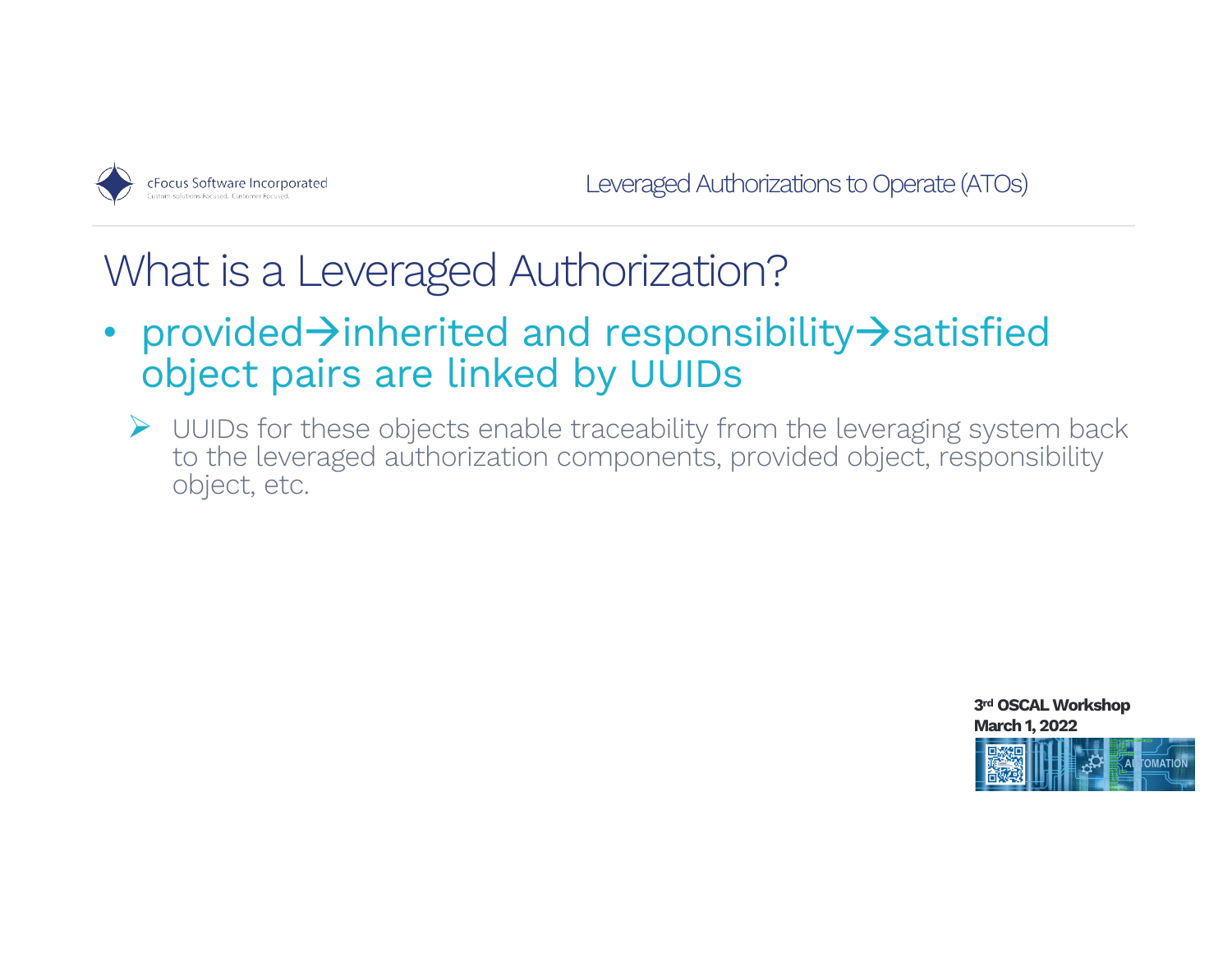

# Benefits of OSCAL Leveraged Authorizations

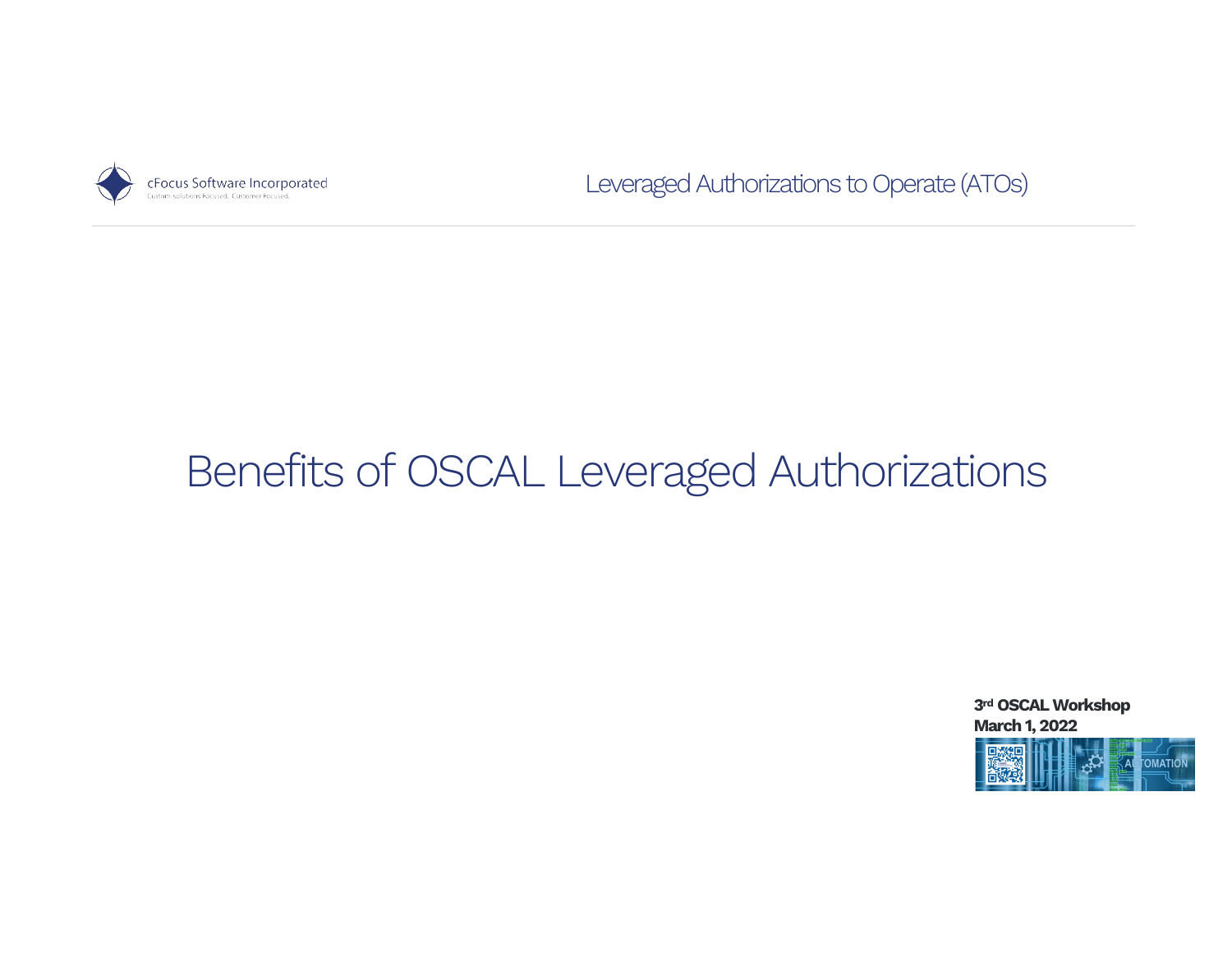

Benefits of OSCAL Leveraged Authorizations

- Traceability of security control inheritance between systems in different authorization boundaries
- Granular security control inheritance
- True Real-time/continuous monitoring

**3rd OSCAL Workshop March 1, 2022** tomation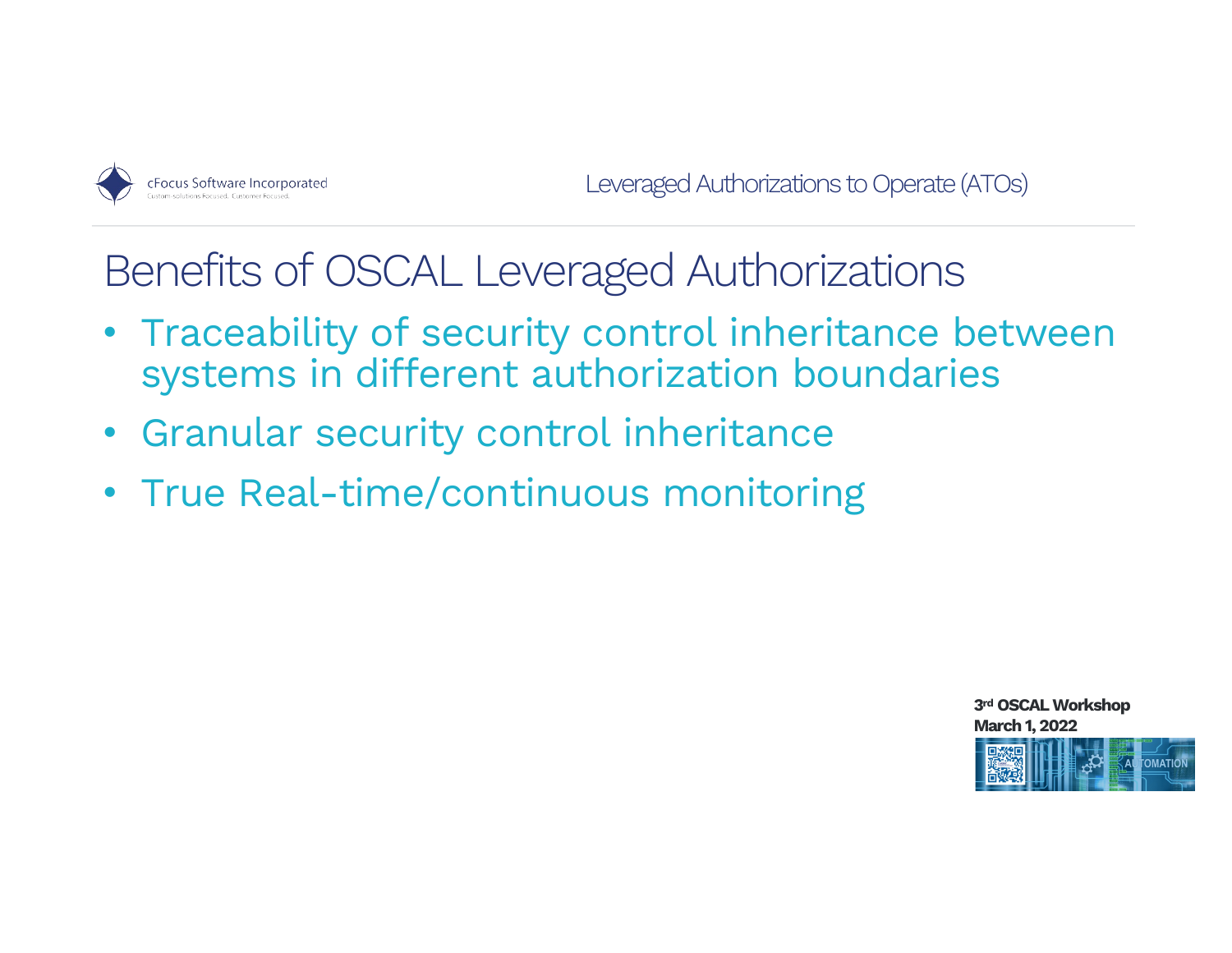

### Leveraged Authorizations Demo with ATO as a Service<sup>™</sup>

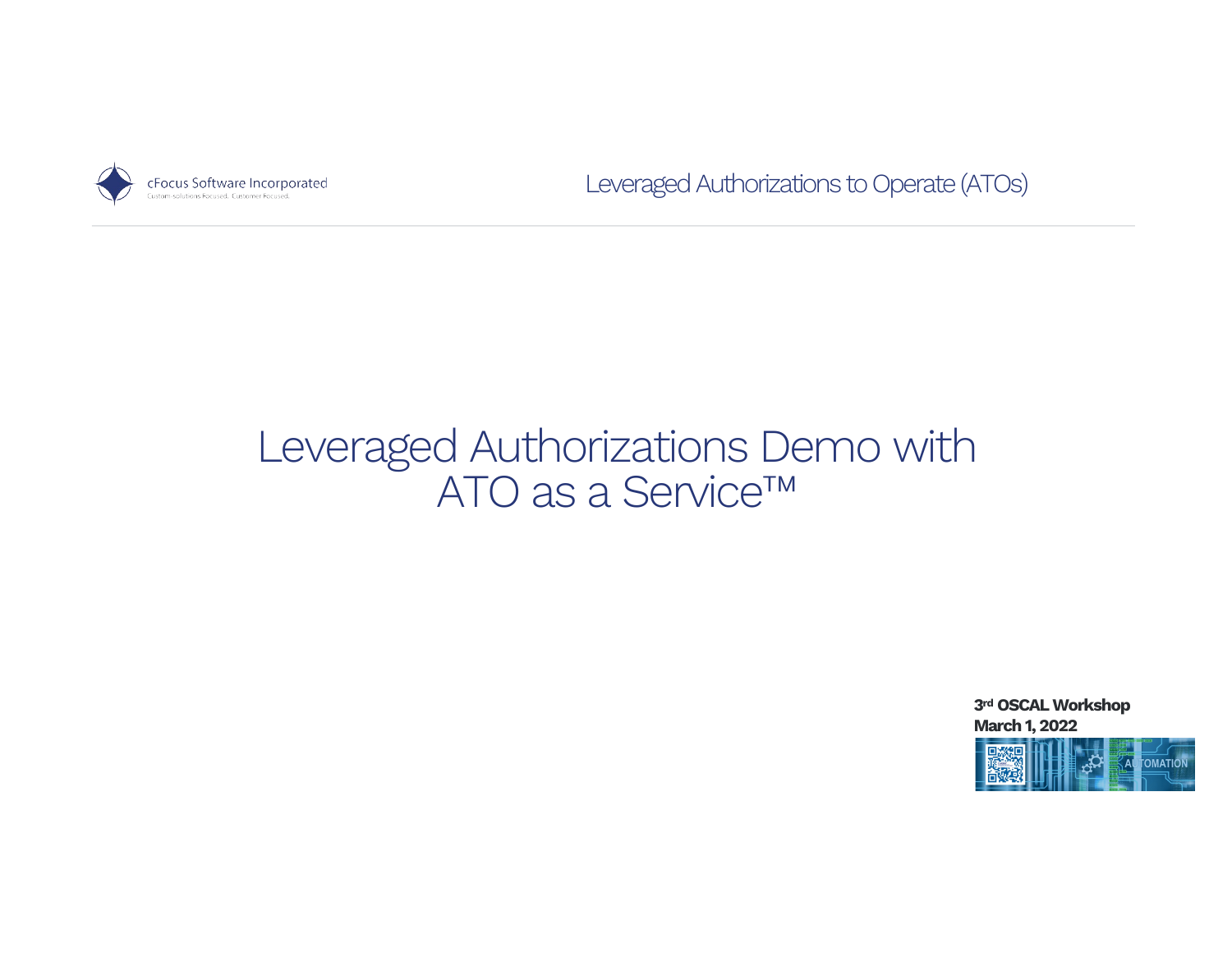